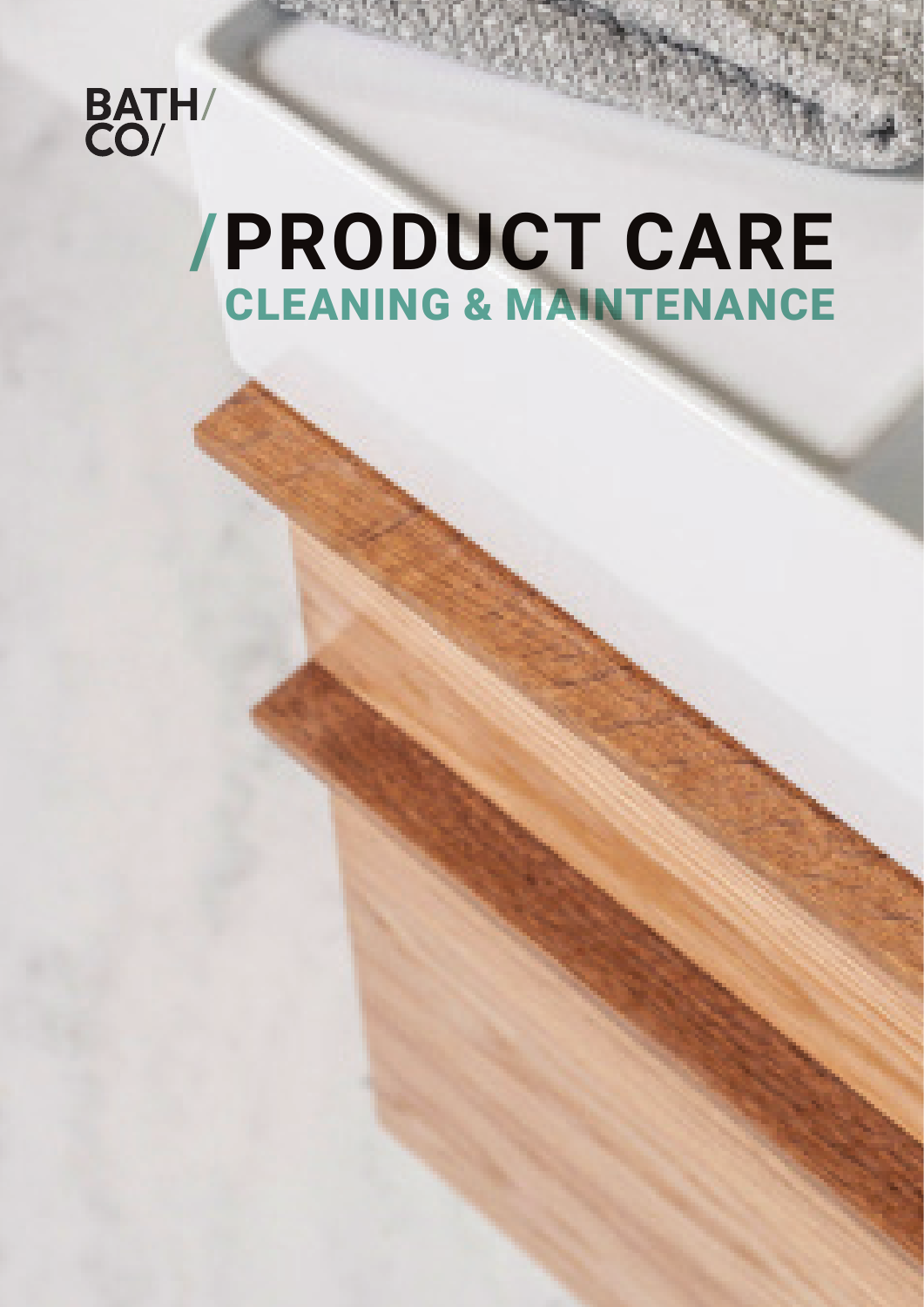

## **/PRODUCT CARE CLEANING & MAINTENANCE**

## **/GENERAL CLEANING**

Bath Co products are made from materials or sourced specifically for bathroom and laundry spaces. Our vanities and laundry cabinets are designed to be water resistant, not water proof. Care must be taken to immediately dry spillage as well as ventilate your bathroom and laundry to eliminate moisture build up or humidity which will lead to deterioration of materials and is not covered by warranty..

For all surfaces use a soft cloth and a weak solution of a non-abrasive detergent. Do not use cleaners with isopropyl alcohol, high alkaline, acidic or any abrasive based cleaners. A moist micro fibre cloth will give the best results.

## **/CABINETRY FINISHES**



#### **TIMBER VENEER & PAINTED**

To clean Bath Co timber veneer surfaces simply use a soft cloth and a weak solution of a non-abrasive detergent. Do not use cleaners with isopropyl alcohol, high alkaline, acidic or any abrasive based cleaners.

#### **MELAMINE**

Melamine is low maintenance and easy to clean. Simply wipe down with a clean, damp cloth. With stubborn grease and grime, use vinegar diluted with water or Selleys Sugar Soap. Always wipe with a damp cloth, then a dry cloth after cleaning to remove moisture. Never use abrasive cleaners, cleaners with isopropyl alcohol, high alkaline, acidic or any abrasive based cleaners.

## **/BASINS & COUNTER TOP VESSELS**



#### **CHINA/ACRYLIC/POLYMARBLE**

To clean acrylic surfaces use non-abrasive soap, eg: Spray n' Wipe, Mr Muscle (noncitrus based) and water. It is recommended that the product surface is wiped dry after each use to prevent the build up of soap and scum.

#### **KORDURA**

Please refer to Kordura finish cleaning instructions in our resource section on our website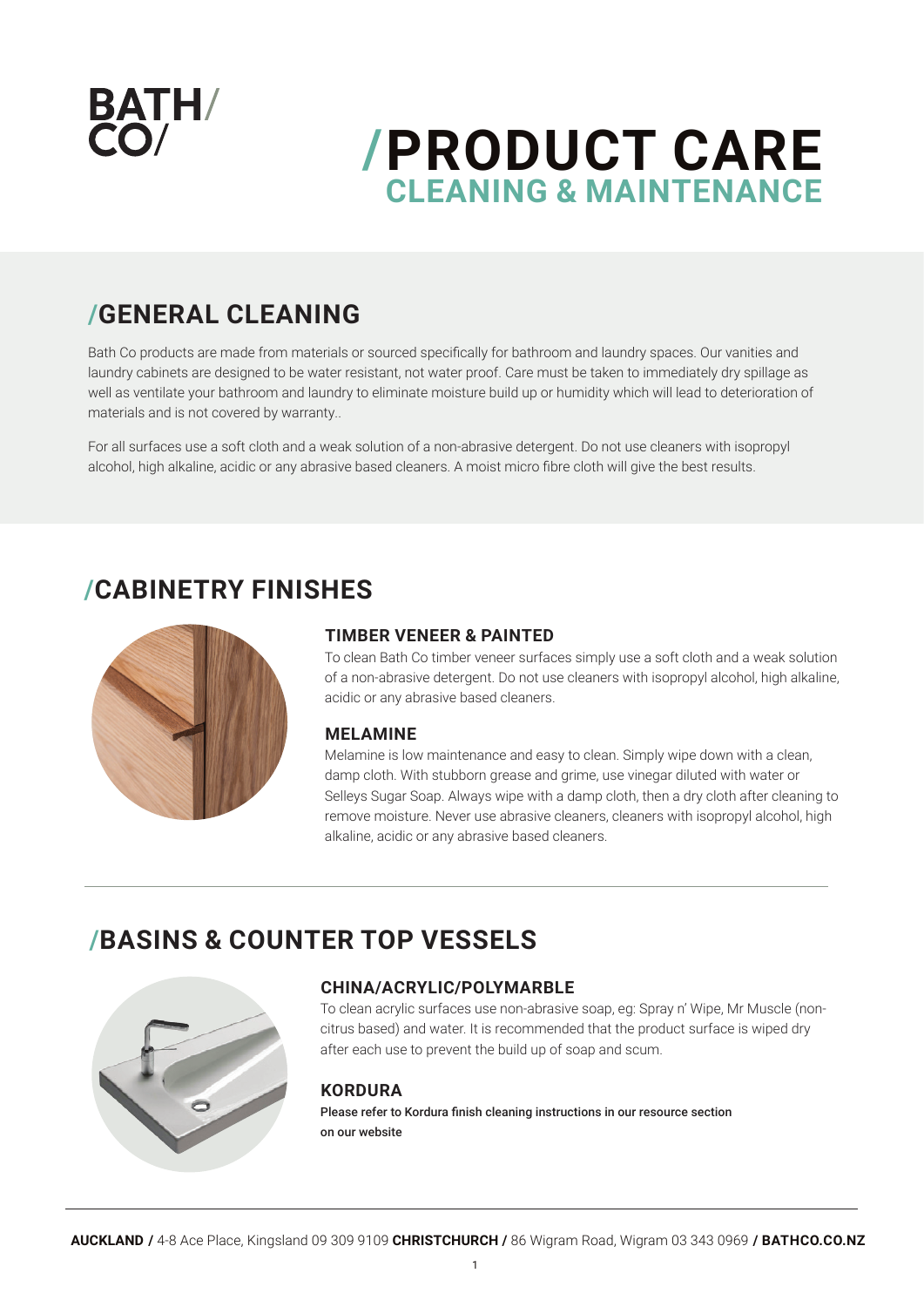

## **/PRODUCT CARE**  CLEANING & MAINTENANCE

## **/TAPWARE, WASTES & ACCESSORIES**



#### **GENERAL CARE**

We do not recommend you use any household cleaners to clean the product. The product should be always cleaned only with soapy water and rinsed with clean water and dried with a soft cloth.

#### **CHROME FINISH**

In instances where daily cleaning is required, chrome is the hardest and most durable finish. It can be washed with water or a light soap and water solution, then dried. Commercial cleaning products that may include corrosive chemicals should be avoided.

#### **NICKEL FINISH**

Nickel finish develops a natural patina over time. Nickel needs to be cared for on a regular basis, and it's critical to dry off completely after each usage. We recommend using a soft cloth. If water is left on this finish, it may leave water spots from minerals that occur in some water. If this occurs, clean the fitting with soap and water and a soft cloth. Every now and then give it a very light polish with Autosol (available from automotive suppliers) to restore the original sheen.

#### **GOLD PLATED FINISH**

Gold plated items have actual gold in the coating and, as the softest finish, should be handled like exquisite jewellery. Only warm water and a mild pH-neutral liquid soap should be used to clean them, and they should be dried with a chamois leather cloth. Perfumes in some soaps and lotions can scratch and discolour gold plating. Over time the finish on a frequently used fitting may wear such as the handle where it is frequently handled.

### **/MIRRORS**



Keep your bathroom well ventilated to avoid condensation that can gather at the edges of your mirror. Always protect from excessive moisture and ensure any moisture or condensation is wiped away immediately.

Wipe your mirrors with a slightly moist micro fibre cloth and then dry with a dry micro fibre cloth. DO NOT use any ammonia-based cleaning products (including glass cleaners), as these could corrode the mirror's silver backing.

#### **MIRROR CABINETS**  Please refer to cabinetry finish cleaning instructions on page 1

**AUCKLAND /** 4-8 Ace Place, Kingsland 09 309 9109 **CHRISTCHURCH /** 86 Wigram Road, Wigram 03 343 0969 **/ BATHCO.CO.NZ**